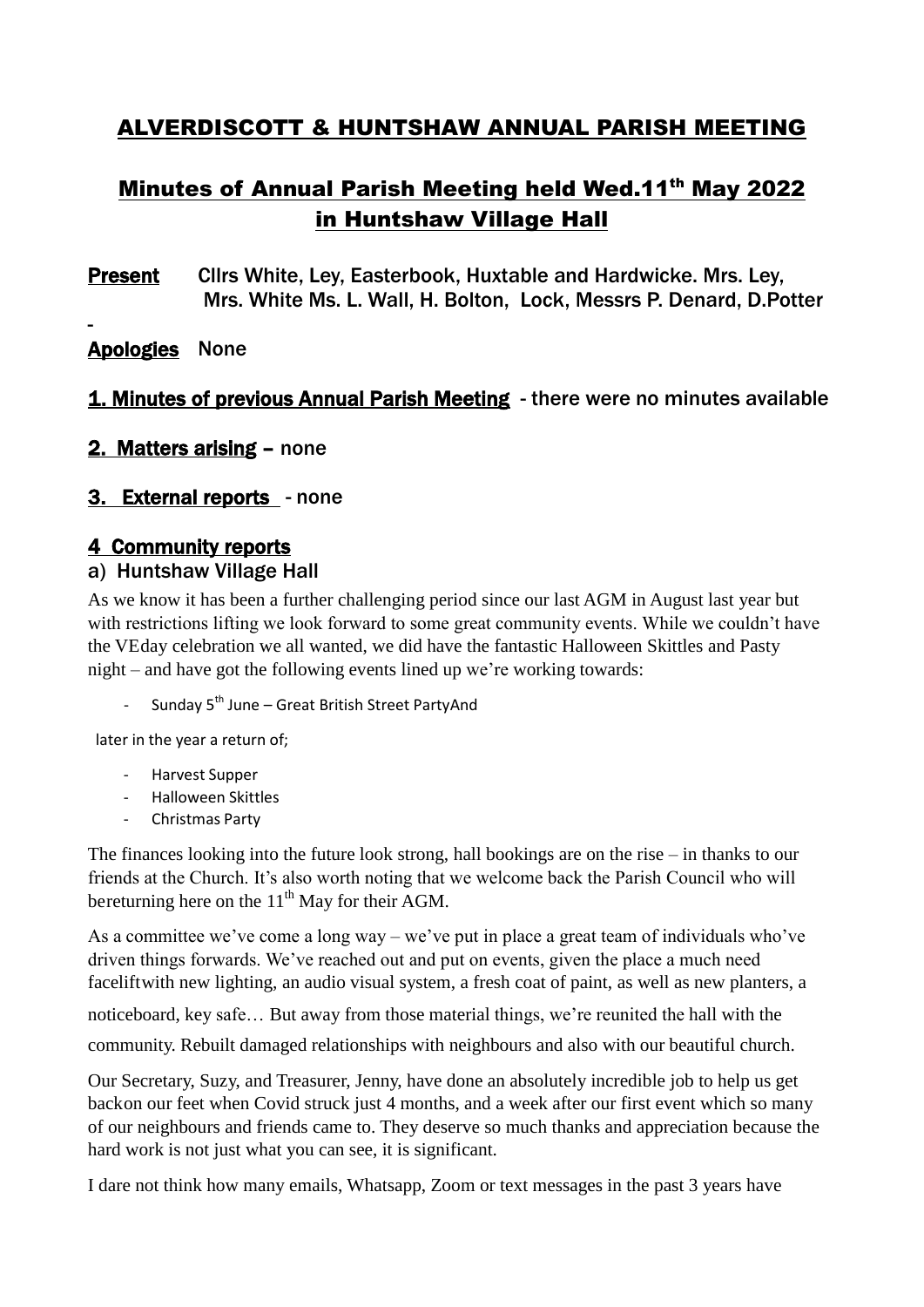occurred – this Hall firmly became part day to day life and in some respects became an additionaljob which just as much responsibility.

A special thank you to Jenny for your effort over the past 2 and a half years is duly noted – handingthe batton on to Caroline who more recently joined us.

However, now is the right time for me to step back and let someone else take that enthusiasm for the Parish Hall forwards. We've done a lot as a group and a community to turn this hall around – even during dark and challenging times for the past few years.

And with that, I'd like to thank every member of the Parish Hall Committee for all your efforts and the community for their contributions and attendance and wish you all the very best for the future.

### b) Alverdiscott Village Hall – report read by Mrs. White

ALVERDISCOTT COMMUNITY HALL

Report for the Year January to December 2021

With covid restrictions in place at the beginning of the year there were no activities at the Hall. However, that was not all bad news. The government's covid grant scheme was very generous and we received in excess of £16k, this was on top of the £11k received the previous year.

Bookings began to pick up in the spring and by the summer our regular groups were all back with us. Covid restrictions were reviewed by the committee on a regular basis to ensure the safety of all Hall users.

We now have regular bookings on Mondays to Thursdays in the evenings leaving Friday and the weekend for special events which works well. We also have occasional day time bookings which during the last year included training sessions for a care company and a keep fit class.

The committee decided to spend some of the grant money on upgrading the electrics and installing a fire alarm at the Hall. Until an inspection we had not realised how much was required. However, it was felt essential the work should all be done and it was carried out by a company from a neighbouring community.

We eventually held our AGM in August when I was formally elected as the chair. Our long serving secretary and treasurer agreed to continue in their roles but unfortunately we lost two committee members due to no going concerns about covid.

In August we celebrated a return to a slightly more normal way of life with a Garden Party. We were fortunate with the weather and all attending were provided with a free cream tea.

September saw the return of our very popular Harvest Supper and in October we held a "Not so Big Breakfast". Numbers at both events were restricted to keep everyone safe.

The Hall remains in good order but there are ongoing issues with a damp problem from a flat roof. Advice has been sought from a couple of builders but at present we have not been able to actually find anyone to take on the work.

We also had a problem with the water supply to the Hall with the water tasting very unpleasant. We had visits from almost every section of South West water, each suggesting different reasons for the problem and possible solutions. After unsuccessful attempts by SW water to rectify the problem we decided to fit a filter to the supply. This has somewhat reduced the pressure but we now have pleasant tasting water!

At the yearend our bank balance stood at  $\text{\pounds}21.858$  with an operating surplus for the year of just over £6,000. We have an excellent, enthusiastic committee who look after the Hall and provide a varied programme of events for our community. Sadly none of us are getting any younger and despite appeals in the Local Rag we have been unable to attract any new members. We will all continue for as long as we can but hope that that we might attract some new blood in the not too distant future.

# c) Local Rag – report read by David Potter

The Rag was affected by the arrival of Covid19 just like everyone else. Local